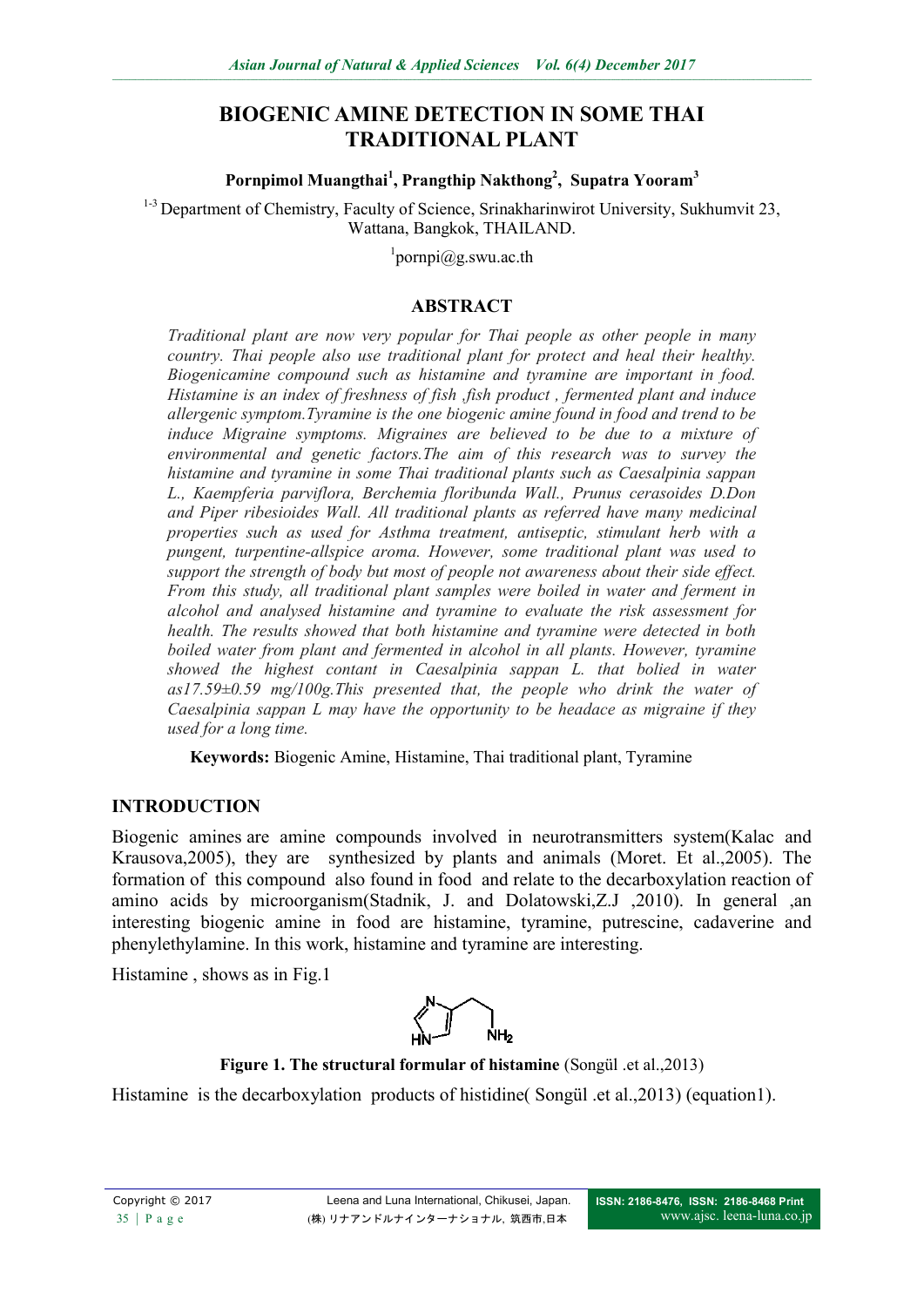

,it has been implicated as the causative agent in outbreaks of food poisoning where intoxication results from the ingestion of foods containing excessive amounts of histamine(Luliński, et al., 2014). Histamine is grouped with a class of neurotransmitters called "Small Molecule Neurotransmitter Substances (Noszal, et al.,(2004), eating some plant may improve chemical neurotransmitterin human. Histamine intake of 8-40 mg, 40-100 mg and higher than 100 mg may cause slight, intermediate and intensive poisoning, respectively (Maijala,R., and S. Eerola,S,1993)

The other biogenic amines ,tyramine (4-(2-aminoethyl) phenol), that formed by degradation of normal metabolic activity in plants, animals and microorganisms(Bueno-Solano.,et al.,2012). Tyramine is also be the decarboxylase products of tyrosine as in equation2) . In generally, tyramine can be found in many foods and especially in fermented food products such as meat products, cheese, beer, red wine, soy sauce, sauerkraut and chocolate etc. (Yigit , M and Ersoy, L ,2003)



 Tyramine was synthesized in the brain and the peripheral nervous tissues of human, in very low concentration  $(0.1-100 \text{ ng g}^{-1}$  of tissue) (Shalaby, AR., 1996). It is biologically active amines, which have important physiological effects such as peripheral vasoconstriction, increases the cardiac output, causes lacrimation and salvation, increases respiration, increases blood sugar level and releases noradrenaline from the sympathetic nervous system (Komprda et al.,2008). However, in 1996, Shalaby, A.R. was determined the level of tyramine in foods at 1080 mg kg<sup>-1</sup> is toxic level and over 100 mg kg<sup>-1</sup> may cause migraine.

Importance of biogenic amines in foods is mainly due to two reasons:firstly, the intake of foods containing high content of biogenic amines causes health hazard through the direct, toxic effect of these compounds and their interaction with some medicaments ( Bardocz, 1995); secondly, they may have a role as indicators of quality and/or acceptability in some foods (Ruiz-Capillas ,C and Moral,A. ,2001)

As above referred, it showed that the biogenic amines found in food may effect on the health of the consumers (Silla-Santos,M.H.1996). Some consumer suffered from allergic reactions and showed many symptoms as difficulty in breathing, itching, rash skin, vomiting, fever, migraine and hypertension (Songület al.,2013). Many works report about foods that contain high levels of biogenic amines such as fish, fish products (Muhammad Zukhrufuz Zaman,et al.,2010) cheese( Guan ,RF et al ,2013) , and fermented foods as beer (Kalac,etal.,2010) (Maijala,R ,1995),wine(Millan, et al.,2007),traditional sausage(Wirachai et al.,2013) However, there has a few work about biogenic amines in plant especially traditional plant. This work aims to analyse histamine and tyramine content in Thai traditional plant to estimate the possibility of people who eat traditional plant and their products.Total phenolic content in all traditional plants was also analysed too.

Currently, traditional plants are widely popular consumption in many countries of Southeast Asian including in Thailand. In this work , the traditional plant such as *Caesalpinia sappan*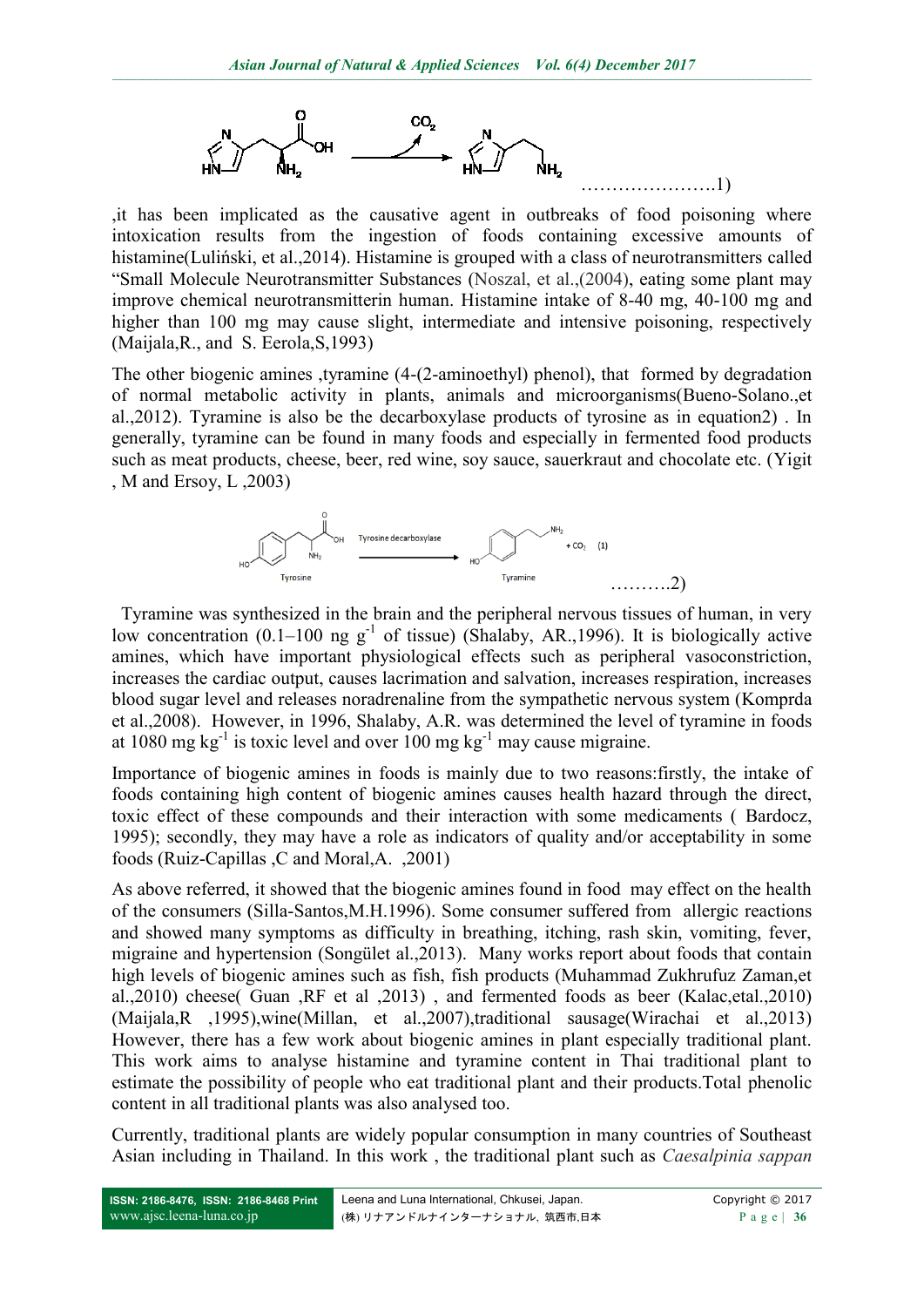*L., Kaempferia parviflora, Berchemia floribunda Wall., Prunus cerasoides D.Don* and *Piper ribesioides Wall.* were an interesting herb plants. The medicinal properties of these plants concern the some chemical substances that produce a definite physiological action on the human body. The most important of these bioactive compound of traditional plants are well known as alkaloids, tannins, flavonoids, and phenolic compounds(Hill AF (1952). All traditional plants have the best properties for treatment of digestive disorders(Yenjai, C ,et al.,2004), asthma (Supinya Tewtrakul et al.,2008) ,gastric ulcer (Rujjanawate .C.,et al.,2005) , modulators of multidrug resistance in cancer cells (Patanasethanont et al., 2007). , antiinflammatory , antimicrobial, antitumor, antiatherosclerosis, hypoglycemic, and spasmolytic activities and to promote blood flow(Wang,et al.,2011) and also enhance sexual performance (Jaipetch, T, et.al.1983). Thai people use them as many types for eating such as boiling in water , fermented in white spirit liquor.

# **MATERIALS AND METHOD**

### *Materials*

*Chemical*: All chemical reagents were an AR grade. Tyramine was purchased from Fluka*.* Histamine hydrochloride and sulphanilic acid were purchased from Sigma Aldrich. Sodium nitrite , hydrochloric acidsodium nitrite were purchased from Carlo Erba. Gallic acid standard, Folin-Ciocalteu's phenol reagent, sodium carbonate, sodium acetate, , sodium hydroxide were purchased from Merck Chemical.Co.,Germany). Trichloroacetic acid(AR grade) 2,6-bis (1,1-dimethylethyl) -4-methylphenol(BHT),Thiourea (AR grade), 2 thiobarbituric acid(AR grade),1-butanol, methanol and acetonitrile were purchased from Carlo Erba.

*Plant Samples* : All plant samples such as *Caesalpinia sappan L., Kaempferia parviflora, Berchemia floribunda Wall., Prunus cerasoides D.Don* and *Piper ribesioides Wall.* (in dried form) were purchased from Thai traditional shop , Thaprachan in Bangkok.

### **Experimental Methods**

### **Part-1. Preparation on Traditional Plants sample solution.**

### *Traditional plant samples*

All plants samples were washed with tap water, left to dried at room temperature for 1 hour. Then all samples were homogenized with blender prior to the extraction step. In this work, also compared the extraction methods such as the following :

### *Method 1 :Hot extraction (boiling in water) :*

The 5.xxxx g of plant samples were placed in 50 ml of deionised water, mixed and boiled on hot plate for 10 mins. The residue plants were filtered through Whatman filter paper no.1 and collected the filtrate.

### **Method 2: Alcoholic extraction**

The 5.xxxx g of plant samples were dipped in 50 ml of white spiritural liqour for 24 hours. The residue plants were treated same as method1.

All extracts filtrate were filtered again passed through a 0.45 micron Nylon filter and kept in eppendorf vessels  $(1 \text{ mL})$ , stored at  $4^{\circ}$ C, until analysis in next part.

### **Part-2. Qualities Evaluation on plants sample extracts**

### *Analysis of Total phenolic compound content*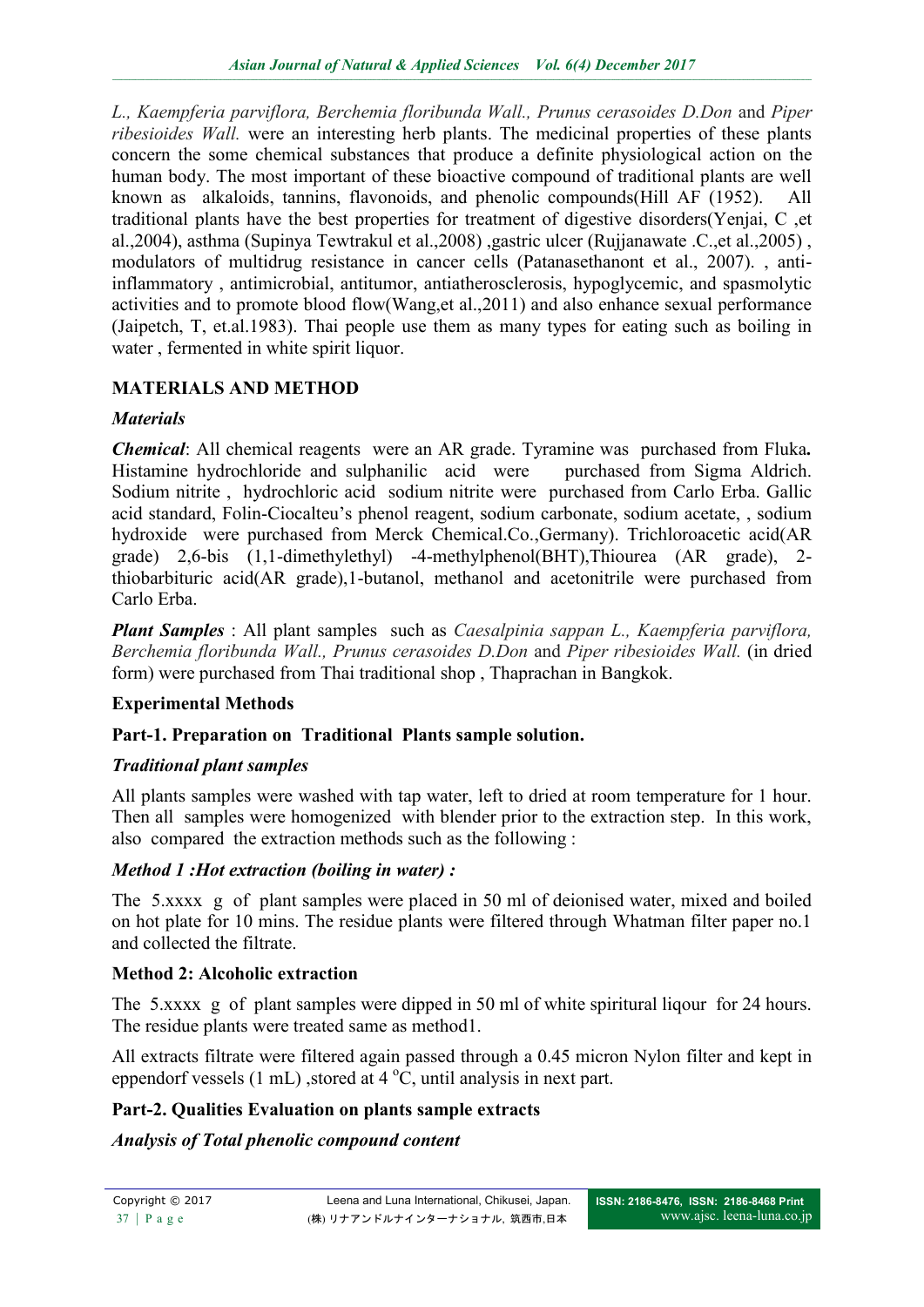The analysis method modified from Shoib A. Baba ,& Shahid A. Malik (2015),the clear filtrate from part 1 0.4 ml was mixed with 2 ml of 10 % Folin Ciocalteau reagent and 1.6 ml of 7.5 %  $Na<sub>2</sub>CO<sub>3</sub>$  and kept at room temperature for 30 mins. The mixing solution was measured an absorbance at 765 nm by Ultraviolet Visible Spectrophotometer( UV -VIS Shimadzu Model UV100). Then Total phenolic compound content was calculated as gallic acid equivalent.

#### *Analysis of histamine and tyramine content*

The analysis method modified from Patangec et al.( 2005) the clear filtrate from part 1 1.0 ml was mixed with 5.00 ml of 1.1% w/v sodium carbonate , 2.00 ml of *p*-phenyldiazonium sulfonate solution , then shaked for 5 sec. The mixing solution was measured an absorbance at 500 nm for histamine detection and 335 nm for tyramine detection by Ultraviolet Visible Spectrophotometer. Histamine and tyramine content was calculated ,compared with the standard calibration curve of histamine and tyramine standard solutions.

**Note:** Phenyldiazonium sulfonate solution was prepared by mixing of 1.50 ml of 0.9%(w/v) sulfanilic acid and 1.50 ml of  $5.0\%$  (w/v) sodium nitrite in ice bath 15 mins.

#### **Statistical Analysis**

In the determinations of all parameters were carried out at least five replicates For all statistics, ANOVA and Microsoft Excel were used for calculate and graph presentation in this work.

### **RESULTS AND DISCUSSION**

After treatment to the traditional plants samples as method 1 and method 2, the filtrate from each method of each plant showed the filtrate color in pale yellow to dark color except the filtrate from *Kaempferia parviflora* Wall. Ex. Baker. The *Kaempferia parviflora* Wall. Ex. Baker gave the pale violet color filtrate that extracts from both methods. However, all filtrate from traditional plants that extract by method 2 ( alcoholic extraction) presented the darken color than extraction by method 1 because all pigments in plant more soluble in alcohol or organic solvent better than hot water(Molyneux, et al.,2007). The color of filtrate do not interfere the method of spectroscopic method in analysis of total phenolic compound and both biogenic amines. The quantity of total phenolic compound in all traditional plants samples (as in Table1) showed the different content in each plant and also depend on treatment method

|  | Table 1. Total phenolic content in traditional plant samples by both methods |
|--|------------------------------------------------------------------------------|
|--|------------------------------------------------------------------------------|

| Plant types    | MI<br>(mg/100g) | M <sup>2</sup><br>(mg/100g) |
|----------------|-----------------|-----------------------------|
| S1             | $9.54\pm0.44$   | $15.28 \pm 0.10$            |
| S <sub>2</sub> | $2.07\pm0.21$   | $4.74\pm0.18$               |
| S3             | $1.65 \pm 0.15$ | $2.65 \pm 0.25$             |
| S4             | $1.62\pm0.19$   | $5.89\pm0.36$               |
| S5             | $1.75 \pm 0.26$ | $8.09\pm0.12$               |

**Note**: S1 = *Caesalpinia sappan L.,* S2 = *Kaempferia parviflora,* 

M1 = Hot extraction (boiling in water**)** M2 = Alcoholic extraction

S3= *Berchemia floribunda Wall.,* S4 = *Prunus cerasoides D.Don* 

S5= *Piper ribesioides Wall.*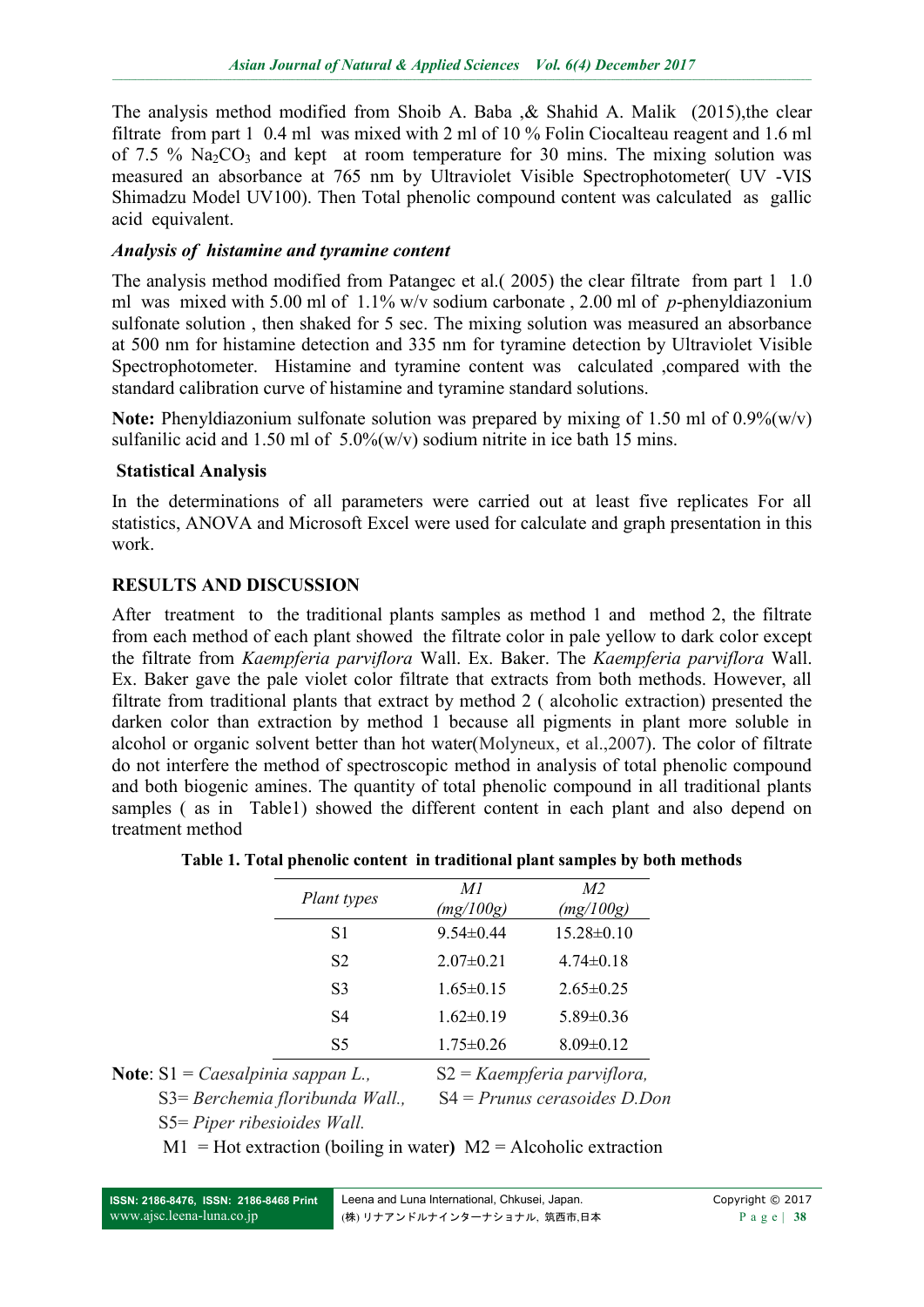As above the total phenolic content in all traditional plants that extraction with white spiritual liquor showed more than using hot water extraction. This concerning that all phytochemical substances in almost plant more soluble in organic solvent such as alcohol , so alcohol could leached through plant cell wall better than water. This results also support the theory of like dissolve like of substance that related to structure of phytochemical compound too(Sarker & Nahar, 2007). The more total phenolic content in plant extracts mean that all important substance from plant appear in drug solution in higher content too and may effective to cure the symptom of human(Hill AF (1952)

After the biogenic amines in all filtrate extracts from traditional plants were measured and calculated as in Table 2 and 3

| Plant types    | <i>Histamine</i><br>(mg/100g) | <i>Tyramine</i><br>(mg/100g) |
|----------------|-------------------------------|------------------------------|
| S1             | $2.44\pm 0.26$                | $17.59\pm0.59$               |
| S <sub>2</sub> | $1.36\pm0.20$                 | $17.43\pm3.05$               |
| S3             | $0.38 \pm 0.00$               | $2.21 \pm 0.28$              |
| S4             | $0.36 \pm 0.05$               | $1.47\pm0.41$                |
| S5             | $0.70 \pm 0.22$               | $4.45\pm0.70$                |

**Table 2. Histamine and Tyramine content in traditional plant samples by M1**

|  |  | Table 3. Histamine and Tyramine content in traditional plant samples by M2 |  |  |
|--|--|----------------------------------------------------------------------------|--|--|
|  |  |                                                                            |  |  |

| Plant types    | <i>Histamine</i><br>(mg/100g) | Tyramine<br>(mg/100g) |
|----------------|-------------------------------|-----------------------|
| S1             | $6.33 \pm 0.28$               | $15.38\pm0.57$        |
| S <sub>2</sub> | $3.52 \pm 0.41$               | $16.05 \pm 1.21$      |
| S3             | $1.00 \pm 0.21$               | $1.58 \pm 0.38$       |
| S4             | $1.73 \pm 0.57$               | $1.32\pm0.49$         |
| S5             | $0.95 \pm 0.21$               | $2.21 \pm 1.00$       |

From above data : it revealed that both biogenic amine could be detected in all plants at different quantity. Tyramine presented in filtrate of all plants that extraction by hot water more than alcoholic extraction. Since, tyramine is a very reactive amine and could rapidly reacted with other substance in plant. The alcoholic filtrate from plants showed more total phenolic substance than water filtrate, so that tyramine will react with other phytochemical substance and lost its content. It was noticed that S1 which was *Caesalpinia sappan L.,* contained the most tyramine content in filtrate from M1. Histamine was detected in *Caesalpinia sappan L.,* in the highest level approximately as  $2.44\pm0.26 - 6.33\pm0.98$  mg/100g from M1 filtrate and M2 filtrate respectively.

In the same plant that extracted by M1 and M2 showed the same trend as in Figure2 and 3.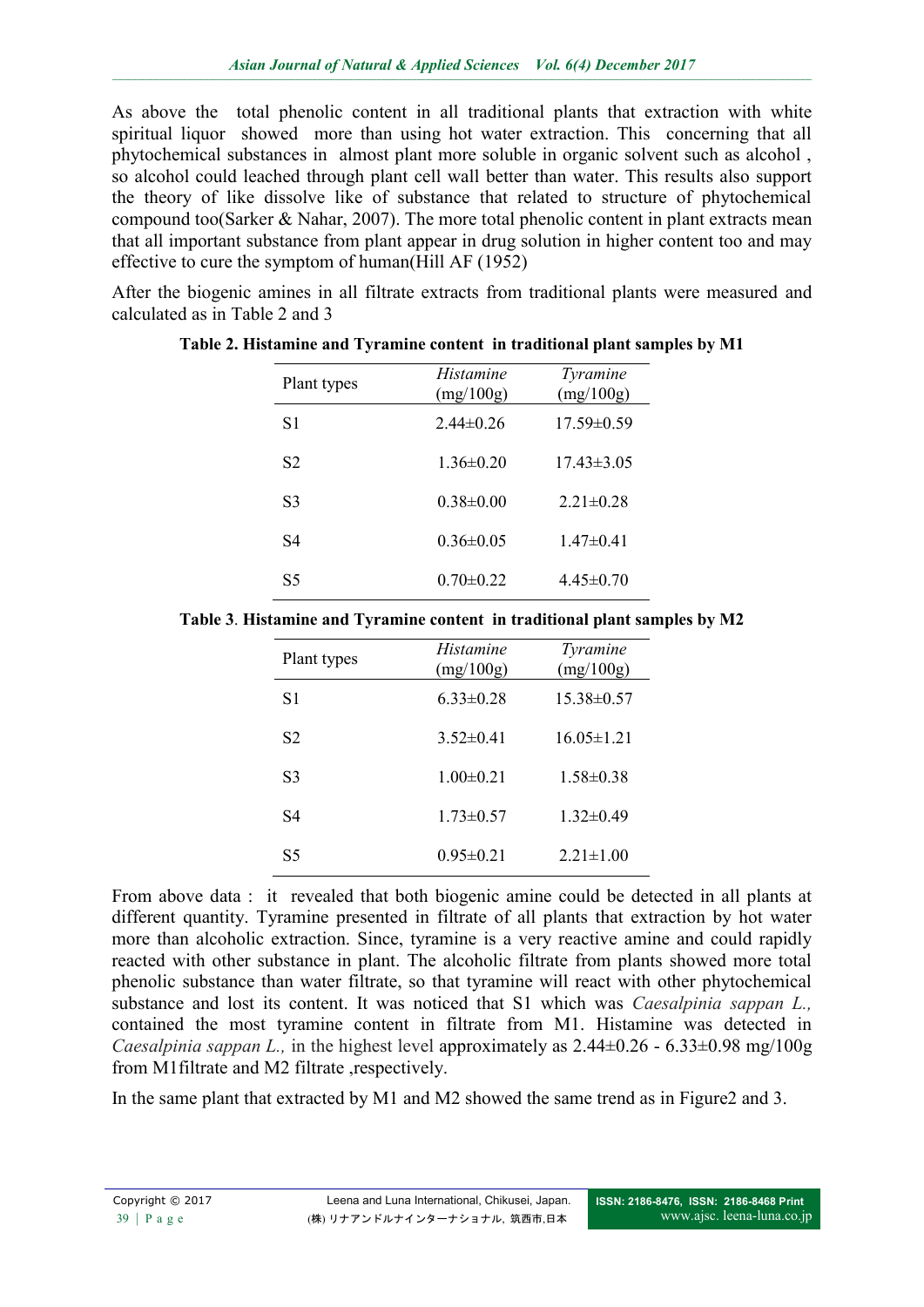

Figure 2. Histamine in traditional plant extract by M1 and M2



Figure 3. Tyramine in traditional plant extract by M1 and M2

From the figure2 and 3 , tyramine was the biogenic amine that could be found in Thai traditional plant samples in this work higher than histamine. Tyramine and histamine in samples were found in the range of  $1.32 \pm 0.49 - 17.59 \pm 0.59$  mg/100 g of plant, and 0.36  $\pm 0.05 - 6.33 \pm 0.28$  mg/100g plant, respectively. Since histamine is an important amine that index the fresh of plant but these plants may be harvested in freshness condition to prepare as herbal drug.This data gave an important about tyramine which effect on some sickness such as Migraine, so people who eat plant that contain more tyramine content possible to get headache.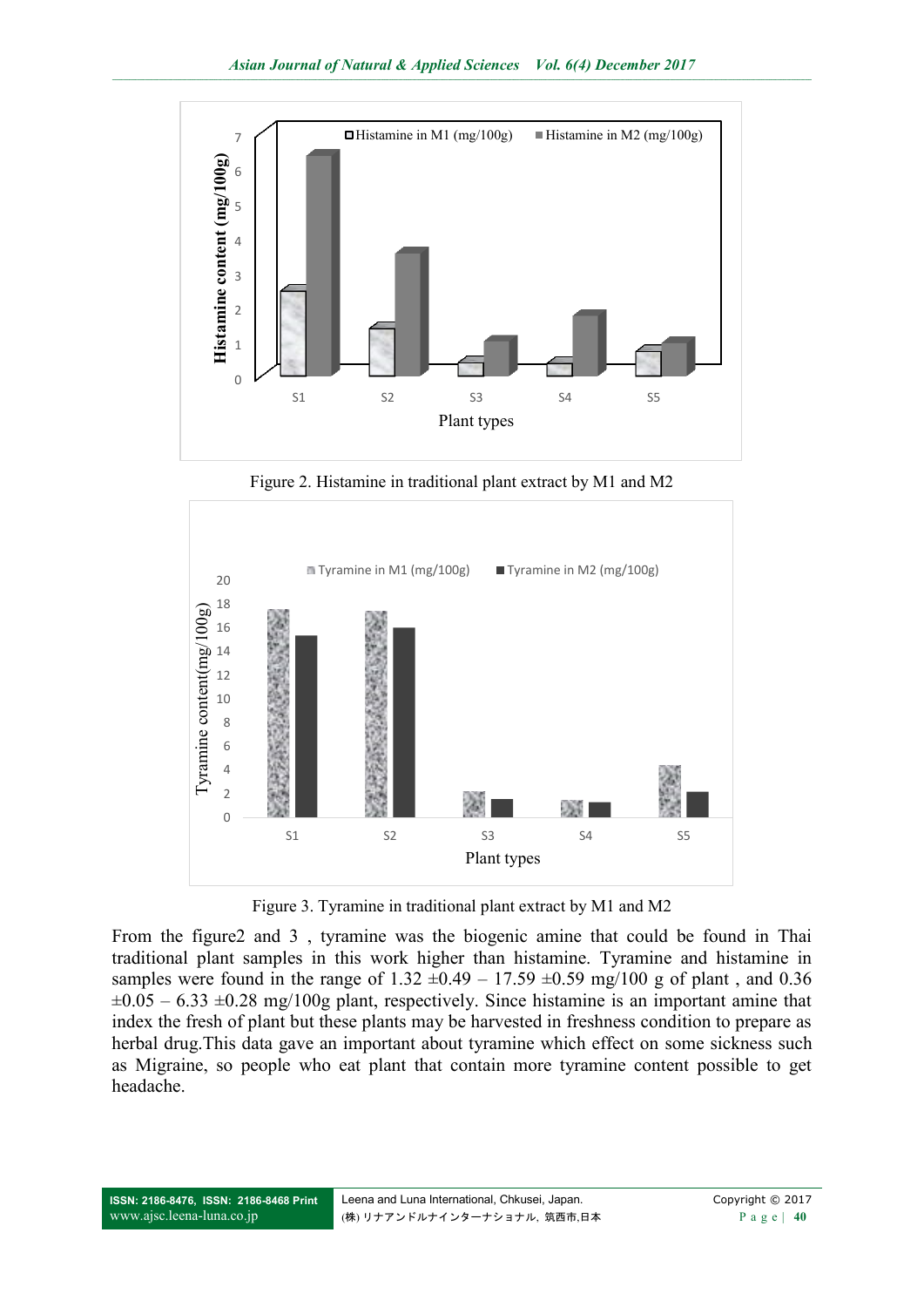## **CONCLUSION**

This work presented that some popular Thai traditional plants contain an important compound such as phytochemical substance which in this work showed in term of total phenolic compound to give a healing property from bad symptom in high content especially *Caesalpinia sappan L.,* How to eat plant such as boiling in water or immerse in white spiritual liquor also get total phenoic compound in difference quantity. However,all people who use these traditional plants should beware the toxic from biogenic amines as tyramine and histamine.Especially tyramine in high level may cause Migraine in their bodies.

# **ACKNOWLEDGEMENTS**

The authors appreciated the financial support (2016) from Stragic Wisdom and Research Institute, Srinakharinwirot University to do this research and wish to thank Department of Chemistry to support an instrumentation.

# **REFERENCES**

- [1] Bardocz, S. (1995). Polyamines in food and their consequences for food quality and human health, *Trends Food Sci. Technol*, *6*, 341-346.
- [2] Bueno-Solano, C. (2012). HPCL determination of histamine, tyramine and amino acids in shrimp by-products. *J. Braz. Chem. Soc*., *23*, 96-102.
- [3] Guan, R.F. (2013). Investigation of biogenic amines in sufu (furu): A Chinese traditional fermented soybean food product. *Food Control*., *31*, 345-352.
- [4] Hill, A.F. (1952). *Economic botany. A text book of useful plants and plant products*.
- [5] Jaipetch, T. (1983). Flavonoids in the black rhizomes of Boesenbergia pandurata. *Phytochemistry*, *22*, 625–626.
- [6] Kalac, P. (2002). Biogenic amine formation in bottled beer. *Food Chem., 79*, 431-434.
- [7] Kalac, P., & Krausova, K. (2005). P.A review of dietary polyamines: Formation implications for growth and health and occurrence in foods. *Food Chem, 90*, 219-230.
- [8] Komprda,T. (2008). Tyramine production in Dutch-type semi-hard cheese from two different producers. *Food Microbiol*, *25*, 219–227.
- [9] Luliński, P. (2014). A separation of tyramine on a 2-(4-methoxyphenyl) ethylamine imprinted polymer: An answer from theoretical and experimental studies. *Talanta*, *129*, 155-164.
- [10] Maijala, R. (1995). Influence of processing temperature on the formation of biogenic amines in dry sausages, *Meat Sci*., *39*, 9-22.
- [11] Maijala, R., & Eerola, S. (1993). Contaminant lactic acid bacteria of dry sausages produce histamine and tyramine. *Meat Sci*, *35*, 387-395.
- [12] Millan, S. (2007). Simple and rapid determination of biogenic amines in wine by liquid chromatography-electrospray ionization ion trap mass spectrometry. *Analytica Chimica Acta*, *584*, 145-152.
- [13] Molyneux, R.J. (2007). Phytochemicals: the good, the bad and the ugly. *Phytochemistry*, *68* (22–24), 2973–85.